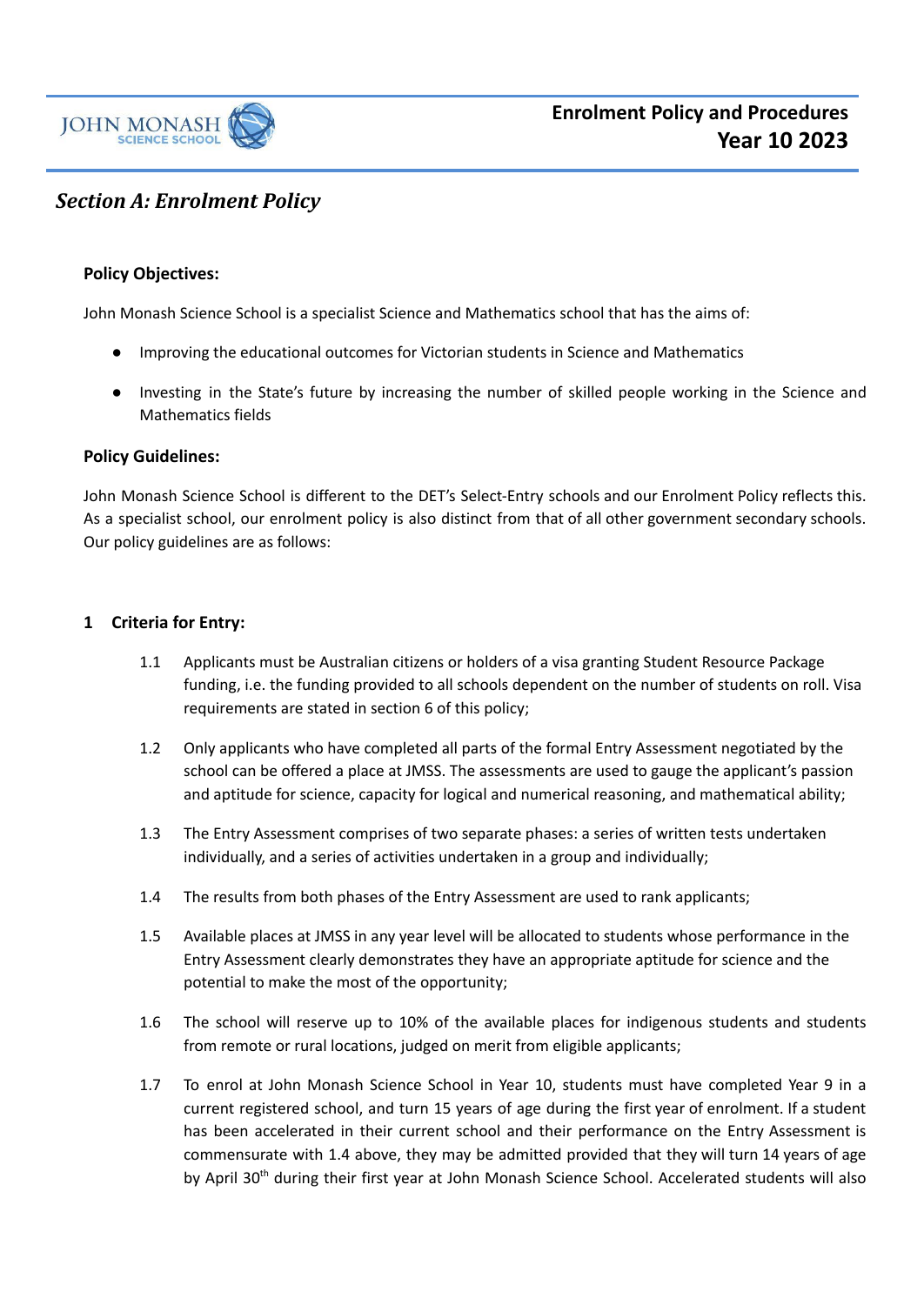be required to provide documentation from their current school, confirming that they will have completed the Year 9 syllabus;

- 1.8 The maximum number of students admitted into John Monash Science School in Year 10 must not exceed 3% of any one school's Year 9 enrolment. There is no cap on enrolments from any one school to JMSS at any other year level;
- 1.9 If JMSS is unable to enrol all applicants from any one school due to the 3% cap, JMSS will interview all applicants from that school eligible for entry and decide which students will benefit the most from, and make the most of, the opportunity to join JMSS;
- 1.10 Should any applicants who are offered a place decline for any reason, the school will continue to offer places to students in order of merit based on the data from entry assessments;
- 1.11 The school will cease enrolling students once all available places are filled. If, after the 3% cap has been applied, the number of available places is not able to be filled from the cohort presenting for entry, the remaining number of places may be filled from eligible applicants in the following year.

# *Section B: Enrolment Procedures*

# **2. Application Details for Entry into 2023:**

#### How to Apply

- 2.1 All applicants are required to register for the JMSS Entry Assessment via the link on the John Monash Science School web-site. This then creates an individual student ID number for each applicant;
- 2.2 Applicants are allowed to sit the "Entry into Year 10 Examination" once only. Applicants can apply for one year level entrance exam per year;
- 2.3 Online applications close on the 27<sup>th</sup> May 2022. An application fee of \$130 is payable at time of registration. Payment is to be made online;
- 2.4 Students who have applied for entry into John Monash Science School must attend the Entry Assessment on the stipulated date, provided by Edutest via email by  $1<sup>st</sup>$  June. The testing date for 2023 is Saturday 4<sup>th</sup> June 2022 One Supplementary Examination date has been made available for those students who through reasonable cause are unable to attend on the stipulated dates. (See clauses 4.3 and 4.4) All applications for these alternate dates must be made in writing to Edutest at [registration@edutest.com.au;](mailto:registration@edutest.com.au)
- 2.5 If the applicant has not received advice regarding the conduct of the Entry Assessment by Wednesday 1<sup>st</sup> June 2022, the parents of the applicant should contact the Registrar at John Monash Science School on 9905 1002;
- 2.6 The applicant will receive advice of the outcome of the application by  $9<sup>th</sup>$  September 2022.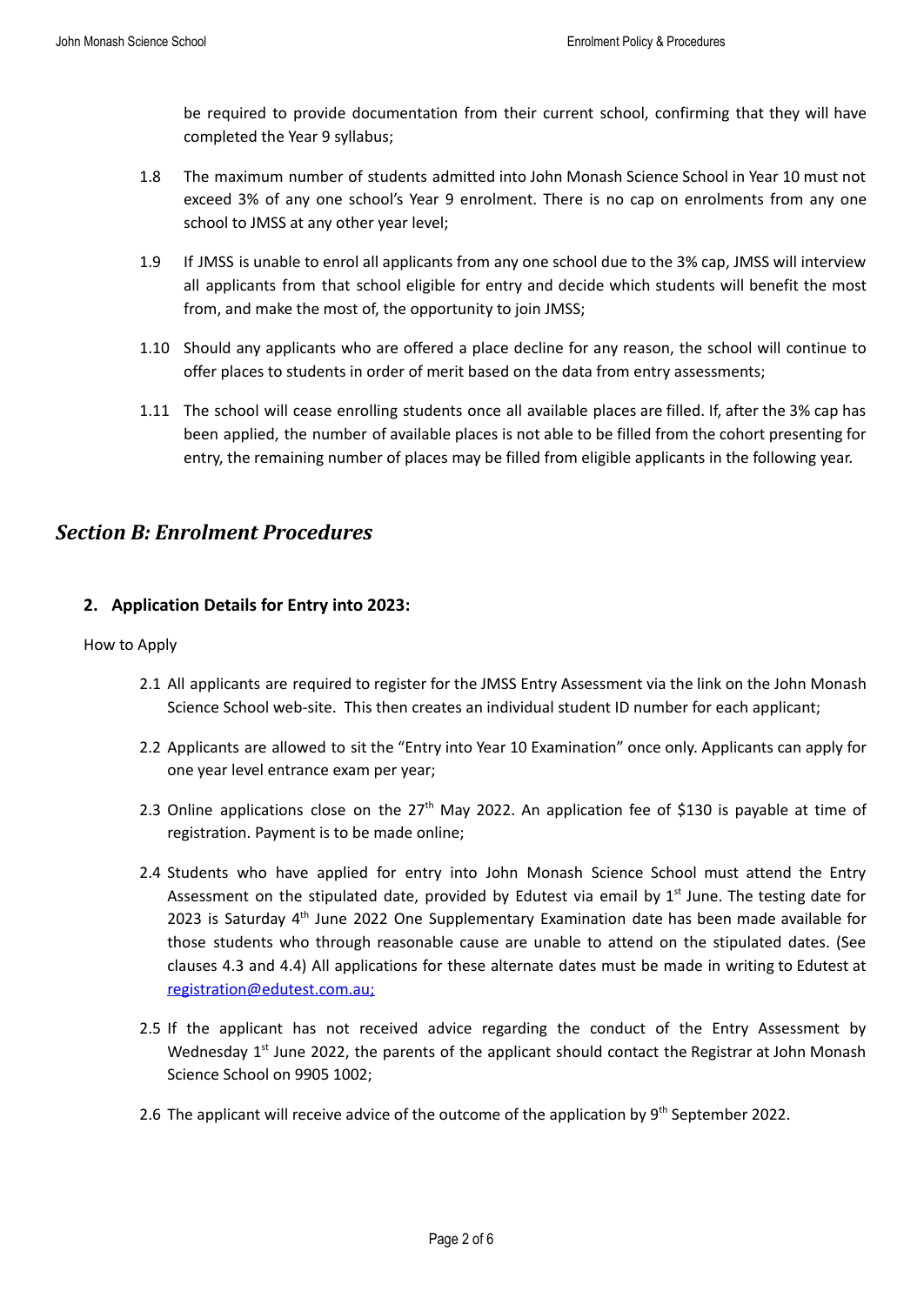### **3. Communication:**

- 3.1 All correspondence and telephone advice is provided to the person identified as the parent in the online application form;
- 3.2 Information will only be provided to the person who is listed on the application form as a parent;
- 3.3 John Monash Science School will provide information on applications, outcomes and offers to parents by email or SMS technology to mobile phones;
- 3.4 The parent must contact John Monash Science School if there is a change in the parent's mobile phone number or email address;
- 3.5 It is the parent's responsibility to monitor the receipt of emails at critical times such as the fortnight before the Entry Assessment and when outcomes and offers are due to be communicated. Hotmail email accounts are not recommended.

# **4 Entry Assessment Information (as supplied by Commercial Provider):**

The Entry Assessment will be conducted on  $4<sup>th</sup>$  June 2022. The test will be held at the John Monash Science School, Monash University Clayton, Victoria 3800. The applicant will receive information regarding the Entry Assessment by Wednesday 1<sup>st</sup> June 2022. In 2022, the Commercial Provider is Edutest.

- 4.1 Applicants are required to bring photo identification to the assessment. Examples of photo identification include:
	- Student card issued by the candidate's current school;
	- **Current student travel card;**
	- A recent class photograph with the student and his/her name clearly shown;
	- Passport (recent);
	- Current library card (with photograph);
- 4.2 Applicants will not be allowed to sit the assessment unless they have the appropriate photo identification;
- 4.3 Applicants who miss the assessment through illness or misadventure may be considered through the Illness/Misadventure process. Information about the Illness or Misadventure process is detailed below in 4.6;
- 4.4 Applicants who are unable to sit the assessment because they are interstate or overseas should contact John Monash Science School or the Commercial Provider. Further details of interstate/overseas procedures are given below in 4.6.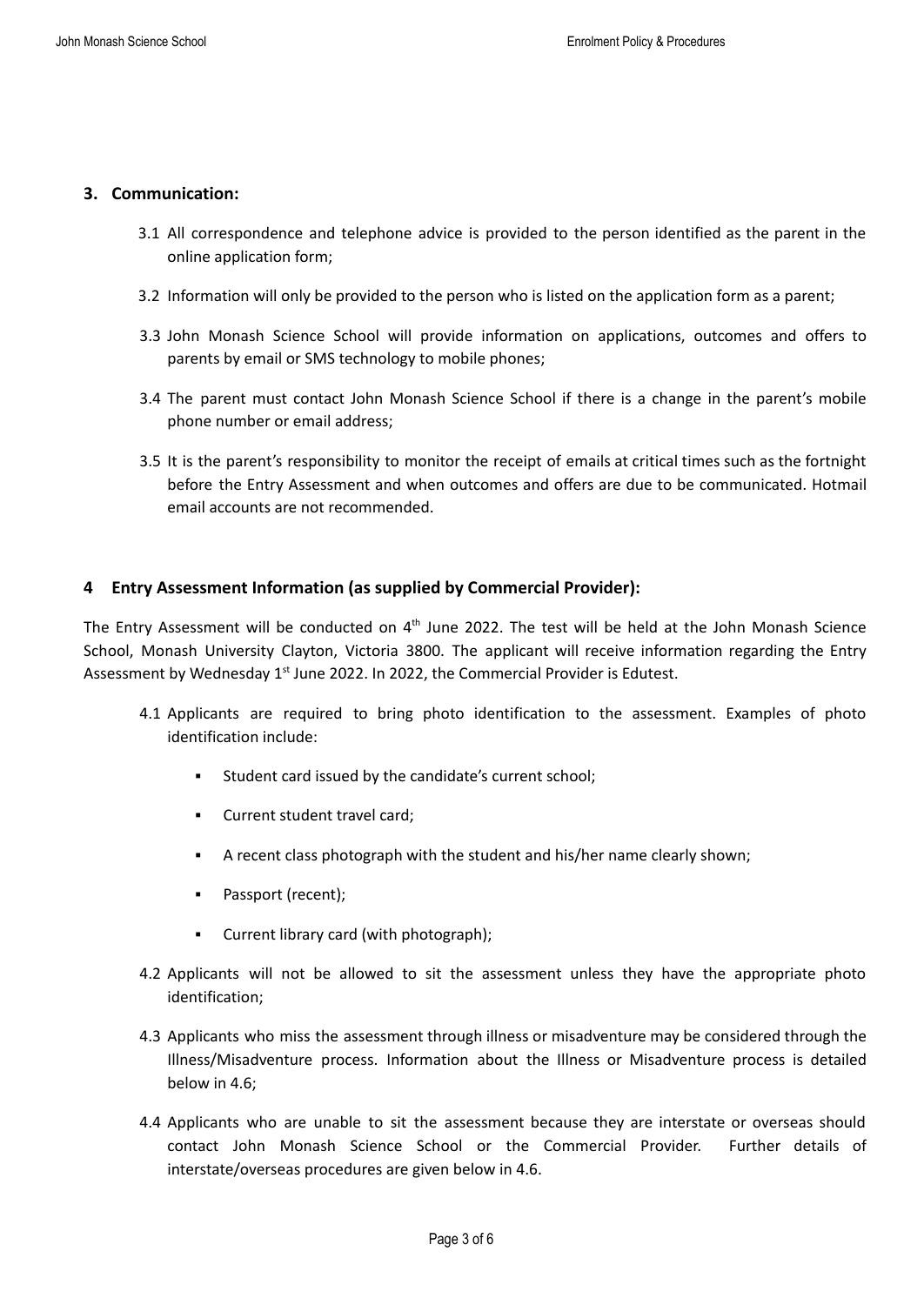- 4.5 The Commercial Provider conducts and supervises the Entry Assessment, and is responsible for providing JMSS the results of the Entry Assessment for every student;
- 4.6 Special Consideration
- Special arrangements for the examination may be organised for students with prolonged illness or disability. Requests for special arrangements must be made at the time of the application and prior to the application deadline by emailing [registrar@edutest.com.au;](mailto:registrar@edutest.com.au)
- If the applicant is unable to sit for the assessment for medical reasons, parents of the applicant should complete the Illness and Misadventure Form available on the JMSS website;
- If the applicant believes their examination performance may have been affected by illness, injury or personal trauma on the day of the Entry Assessment, the applicant should complete the Special Consideration Form available from the JMSS website. Applications are reviewed by the Selection Panel as per the process outlined in the Special Consideration Form;
- In either of the above instances, the completed form should be returned to John Monash Science School by 7<sup>th</sup> June 2022;
- Interstate or overseas students (Australian citizens or permanent residents living interstate or overseas) who are unable to take the Entry Assessment at the Examination Centre should contact Edutest by email at info@edutest.com.au.

### **5 Outcome of Application**

- 5.1 Confirmations of acceptance need to be made within 7 days of receipt of the letter of offer.
- 5.2 Once all places have been confirmed, JMSS will write to Principals of schools informing them of the names of students who have accepted a place at JMSS in 2023;
- 5.3 Parents of applicants in non-Government schools will be responsible for notifying their schools of their intention to accept a place at John Monash Science School. JMSS will endeavour to have this information to schools within the first three weeks of term four each year;
- 5.4 Any grievances (on matters of process only), must be lodged with the Principal of JMSS in writing, clearly indicating the grounds on which the decision should be reconsidered. This should occur within 5 working days of receipt of the enrolment notification. The process will then be managed by a Special Consideration Panel, convened by JMSS and DET;
- 5.5 While offers can be accepted, enrolments will not be finalised until after the official "Application to Enrol" form has been processed by John Monash Science School;
- 5.6 Once the enrolment process has been completed, Edutest results will only be released upon request in early Term 4.

# **6 Australian born residents and overseas/international students**

6.1 The following categories of students are eligible for SRP funding and therefore eligible to apply for entry to JMSS: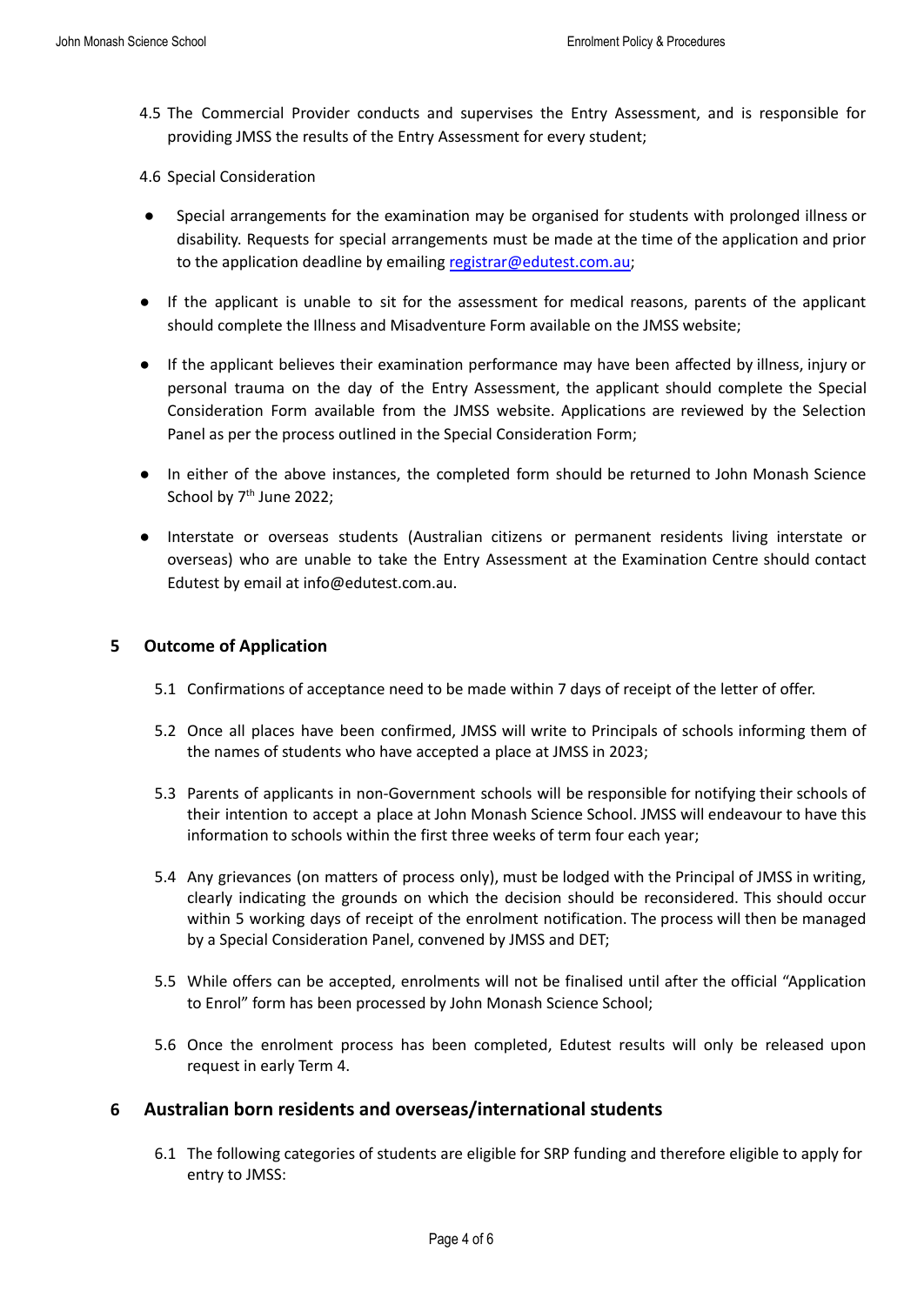- Australian born residents;
- holders of permanent resident visas in one of the following visa subclasses: 100–106, 110, 113-121, 124-132, 134-139, 143, 150-152, 154-157, 159, 175-176, 186-187, 189-190, 200-205, 209-217, 800–802, 804–806, 808, 814, 819, 828, 832, 834-838, 840–846, 851-852, 855–859, 861–864, 866, 880–883, 885-888, 890–893;
- holders of a New Zealand passport;
- holders of a temporary resident visa in one of the following visa sub-classes: 051, 070, 160-165, 188, 191, 300, 302–303, 309-310, 401-403, 405-408, 411–416, 418–419, 420-424, 426–428, 430, 435, 442–451, 457, 461, 470-471, 475-476, 482, 485, 487-489, 491, 495, 497, 499, 574, 576, 5AD, 5MD, 5PR, 695, 785–787, 790, 820, 826, 831, 833, 850, 956, 995, 998.
- Dependents of 457 visa holders are only eligible for enrolment in standard primary, secondary or P-12 schools while the principal 457 visa holder is resident in Australia. Enrolment enquiries for Special Schools should be referred to the ISPU as special visa conditions apply to 457 dependents in Special Schools.
- 6.2 Students on visa sub-classes not listed above may not be eligible for enrolment or may be required to pay fees prior to enrolling in a government school. *Application for Enrolment* Forms are available from ISPU. Schools should retain and file a copy of the letter issued to the applicant by ISPU upon assessment of the application.
- The following categories of students are **not eligible** for SRP funding (unless the student is an Exchange student participating in a registered exchange program. See section on Exchange Students below):
- holders of a temporary resident visa in one of the following visa sub-classes: 173; 400; 410; 417; 425; 432; 456; 459; 462; 500; 560; 562-563; 570; 575, 878, 580, 590, 600-602; 651; 675; 676; 679; 685; 686; 771; 773; 870; 884; 942, 944; 956; 976; 977; 988. ETA (Electronic Travel Authority) OOL;
- holders of a student visas or dependents of a student visa holder: 560, 562, 563, 570, 575, 580, 590, 500, 5EL, 5NA;
- Some dependant students holding 571, 572 and 573 may be eligible for a fee exemption. ISPU will assess eligibility on receipt of an application;
- 6.3 To be eligible for SRP funding students on exchange programs must enter Australia through a registered student exchange organisation. To be eligible for SRP funding Exchange students should have a 571 visa sub-class and an appropriate statistical code. Contact the Executive Officer, Student Exchanges, International Division on (03) 9651 3948 for advice if the student has not entered Australia under the auspices of a registered student exchange organisation.

For further information or enquiries regarding the enrolment of overseas students, including visa eligibility, contact the ISPU. Contact details are on their web site (<http://www.study.vic.gov.au/App.htm>)

**\_\_\_\_\_\_\_\_\_\_\_\_\_\_\_\_\_\_\_\_\_\_\_\_\_\_\_\_\_\_\_\_\_\_\_\_\_\_\_\_\_\_\_**

Policy Ratified by JMSS School Council, February 2022.

Policy to be reviewed by John Monash Science School Council February 2023.